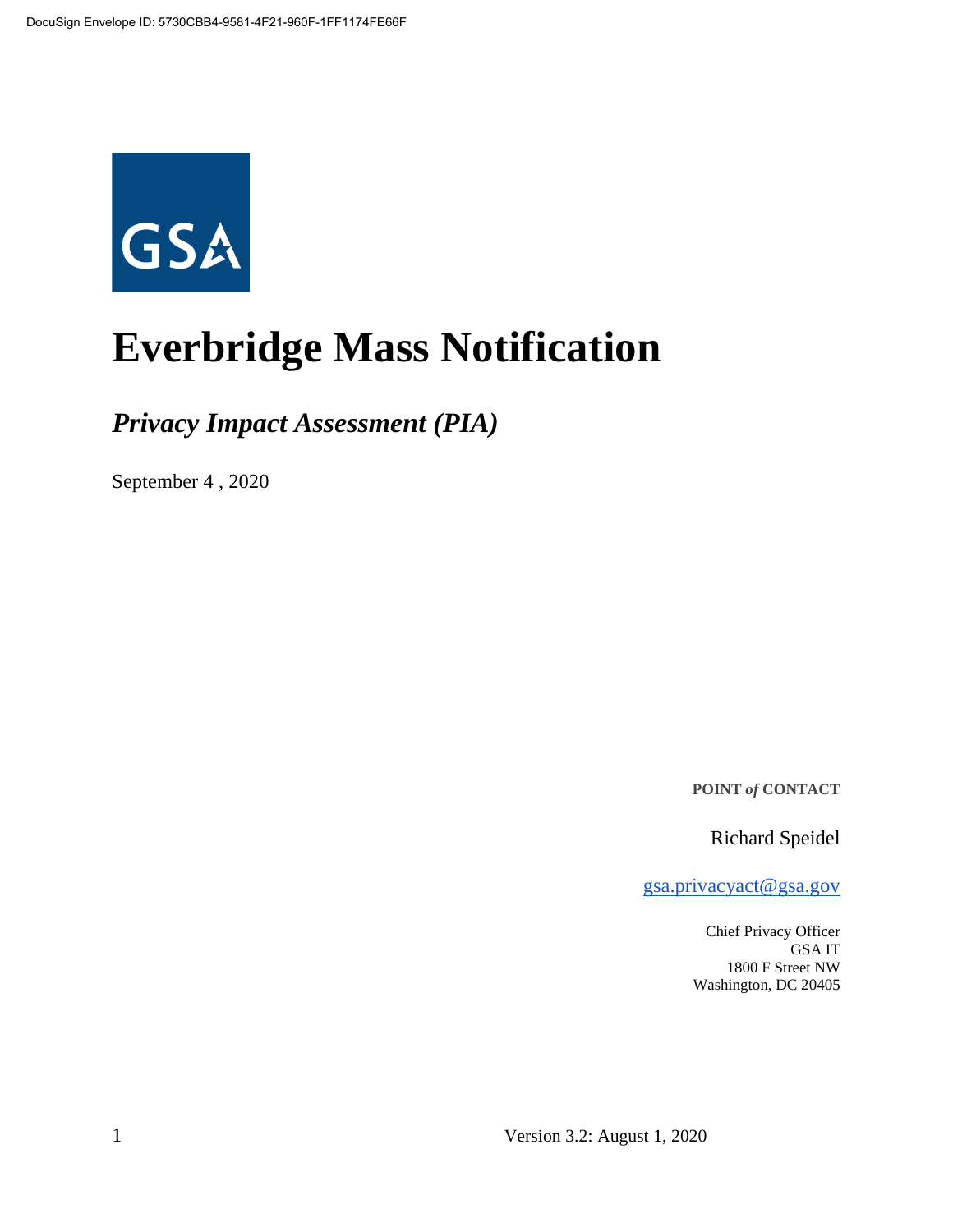# **Instructions for GSA employees and contractors:**

This template is designed to help GSA employees and contractors comply with the E-Government Act of 2002, Section 208. GSA conducts privacy impact assessments (PIAs) for electronic information systems and collections in accordance with CIO 1878.3 Developing and Maintaining Privacy Threshold Assessments, Privacy Impact Assessments, Privacy Act Notices, and System of Records Notices. The template is designed to align with GSA business processes and can cover all of the systems, applications, or projects logically necessary to conduct that business.

The document is designed to guide GSA Program Managers, System Owners, System Managers, and Developers as they assess potential privacy risks during the early stages of development and throughout the system, application, or project's life cycle.

The completed PIA shows how GSA builds privacy protections into technology from the start. Completed PIAs are available to the public at gsa.gov/pia.

Each section of the template begins with a statement of GSA's commitment to the Fair Information Practice Principles (FIPPs), a set of eight precepts that are codified in the Privacy Act of 1974.

**Please complete all sections in italicized brackets and then delete the bracketed guidance, leaving only your response.** Please note the instructions, signatory page, and document revision history table will be removed prior to posting the final PIA to GSA's website. **Please send any completed PIAs or questions to gsa.privacyact@gsa.gov.**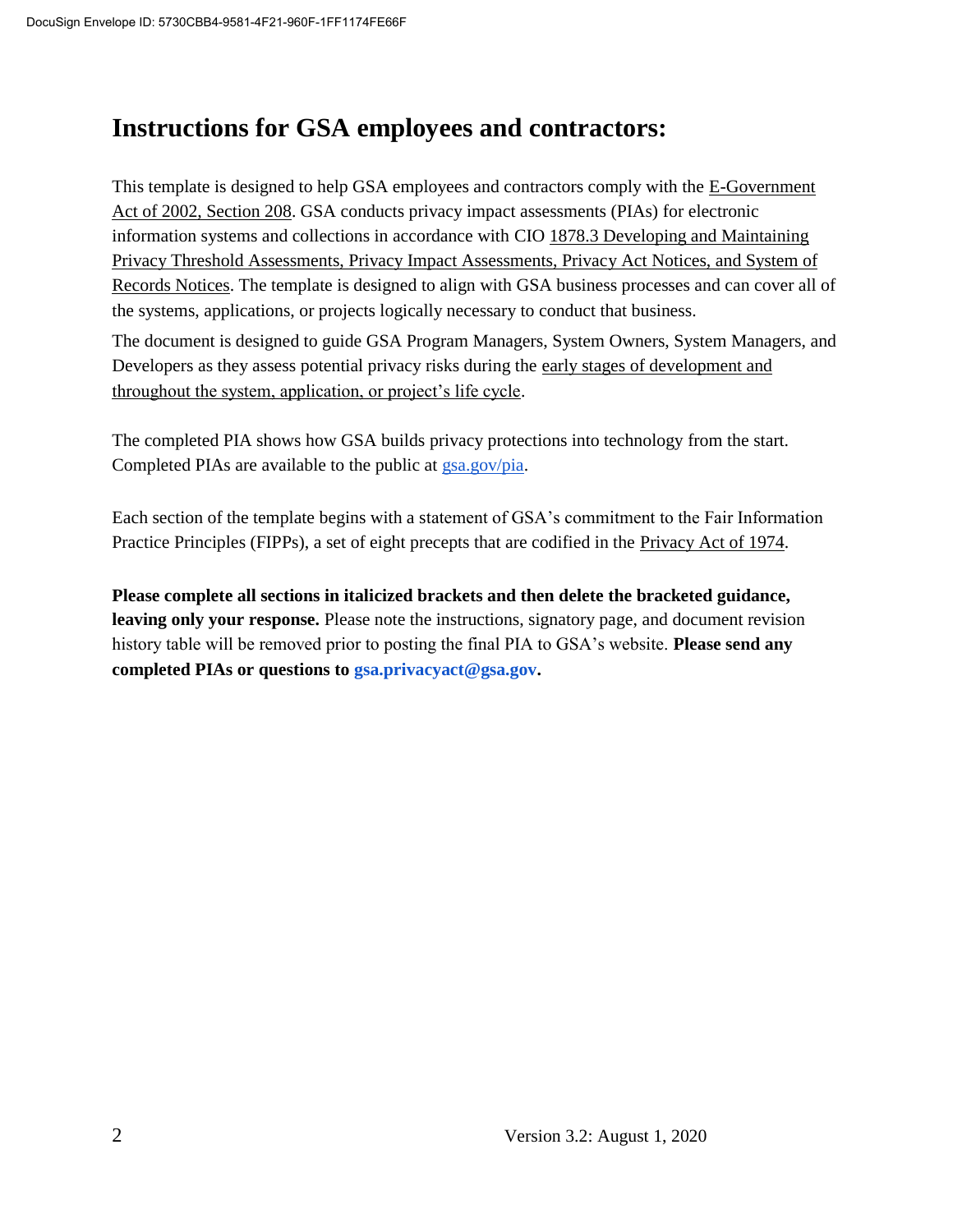# **Stakeholders**

Name of Information System Security Manager (ISSM):

● Nate Ciano nathaniel.ciano@gsa.gov

Name of Program Manager/System Owner:

• Arthur (Buddy) King arthur.king@gsa.gov

# **Signature Page**

Signed:

DocuSigned by:

Nathaniel Ciano

**\_\_\_\_\_\_\_\_\_\_\_\_\_\_\_\_\_\_\_\_\_\_\_\_\_\_\_\_\_\_\_\_\_\_\_\_\_\_** Information System Security Manager (ISSM)

-DocuSigned by:

A*rthur* R King J*r*<br>——4380E8841293437

Program Manager/System Owner

DocuSigned by:

 $\frac{1}{2}$ Chief Privacy Officer (CPO) - Under the direction of the Senior Agency Official for Privacy (SAOP), the CPO is responsible for evaluating the PIA and ensuring the program manager/system owner has provided complete privacy-related information.

## **Document Revision History**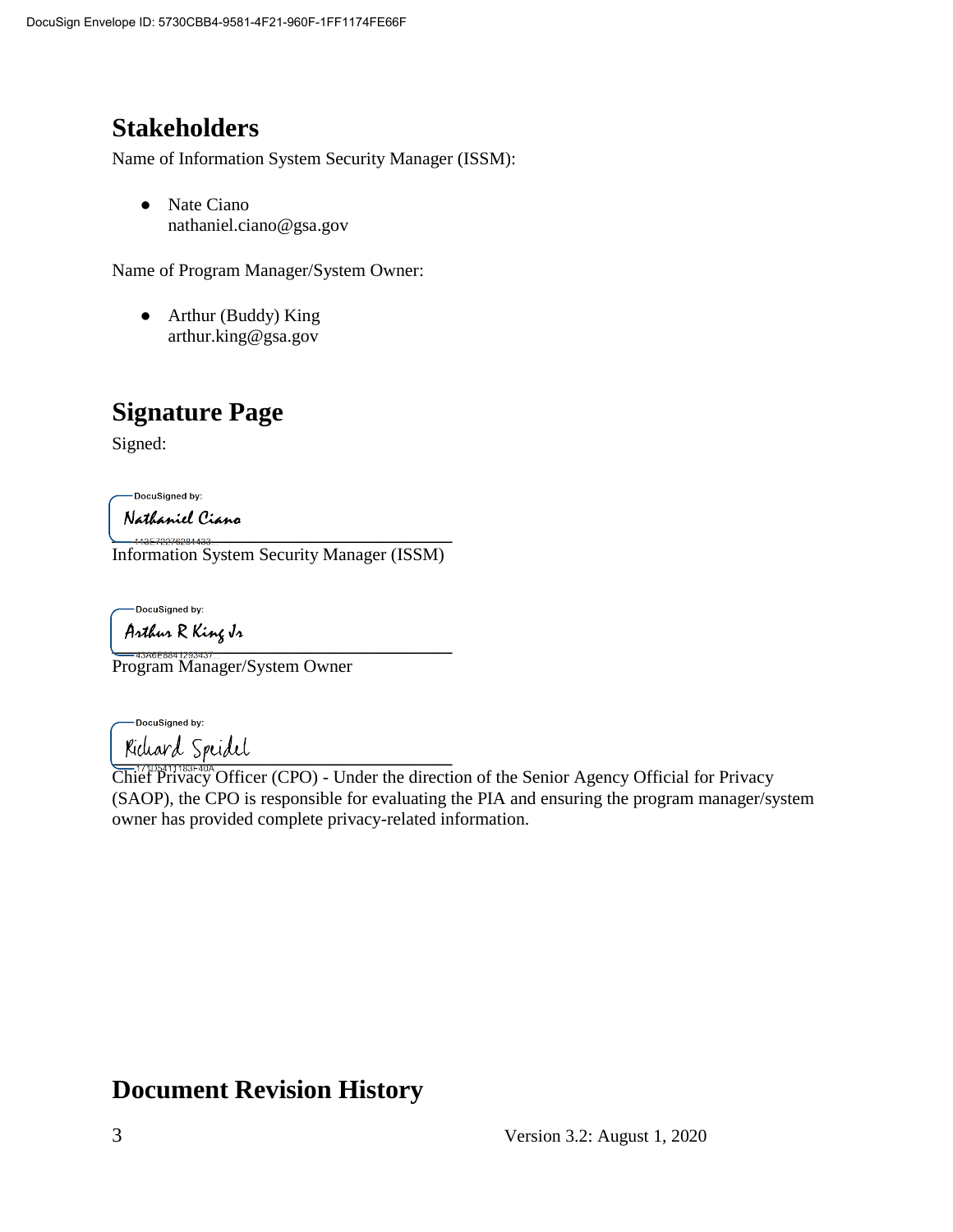| <b>Date</b> | <b>Description</b>                                                                                                                  | <b>Version of</b><br><b>Template</b> |
|-------------|-------------------------------------------------------------------------------------------------------------------------------------|--------------------------------------|
| 01/01/2018  | Initial Draft of PIA Update                                                                                                         | 1.0                                  |
| 04/23/2018  | Added questions about third-party services and robotics<br>process automation (RPA)                                                 | 2.0                                  |
| 6/26/2018   | New question added to Section 1 regarding Information<br><b>Collection Requests</b>                                                 | 2.1                                  |
| 8/29/2018   | Updated prompts for questions 1.3, 2.1 and 3.4.                                                                                     | 2.2                                  |
| 11/5/2018   | Removed Richard's email address                                                                                                     | 2.3                                  |
| 11/28/2018  | Added stakeholders to streamline signature process and<br>specified that completed PIAs should be sent to<br>gsa.privacyact@gsa.gov | 2.4                                  |
| 4/15/2019   | Updated text to include collection, maintenance or<br>dissemination of PII in accordance with e-Gov Act (44<br>U.S.C. § 208)        | 2.5                                  |
| 9/18/2019   | Streamlined question set                                                                                                            | 3.0                                  |
| 2/20/2020   | Removed email field from signature page                                                                                             | 3.1                                  |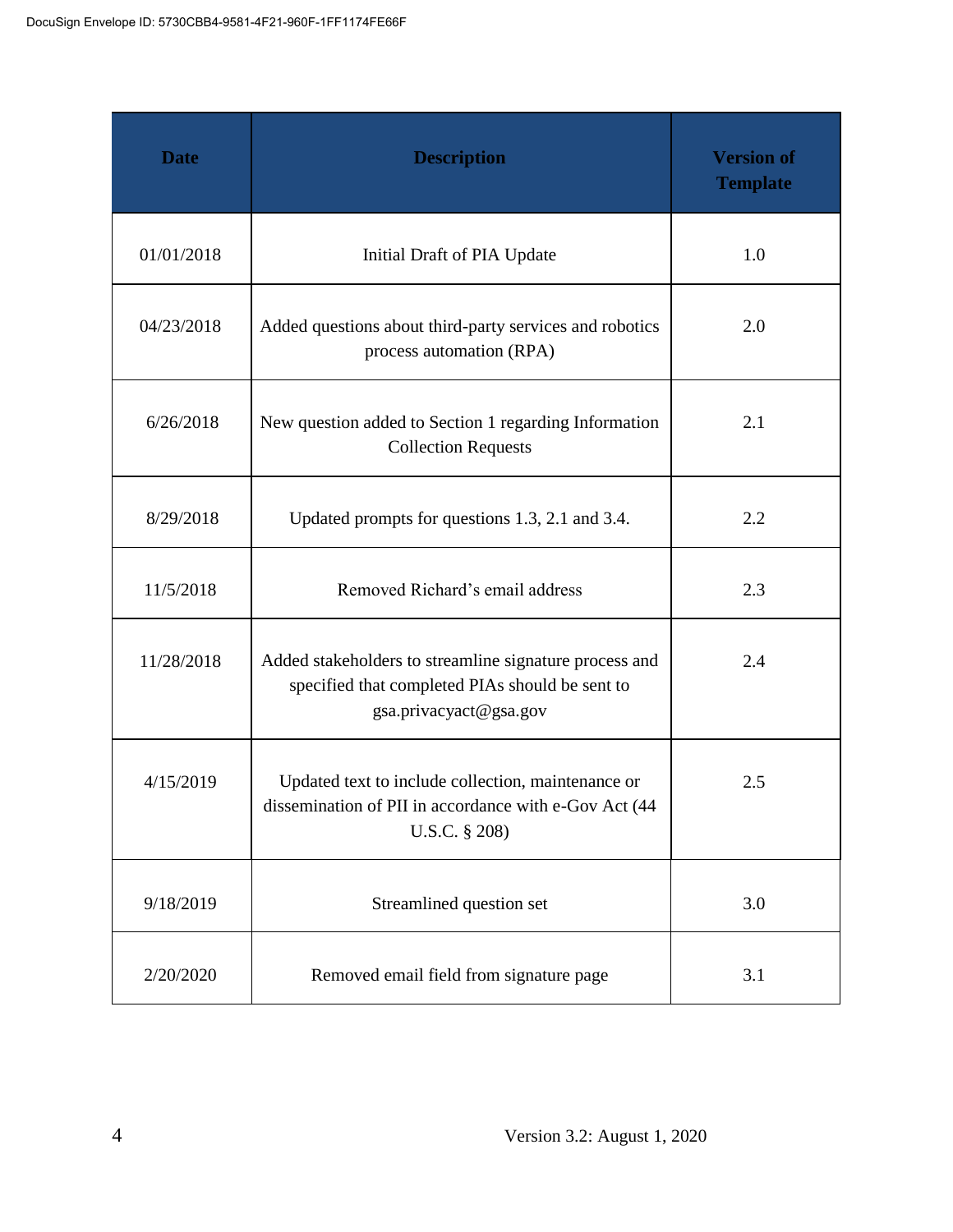# **Table of contents**

#### **SECTION 1.0 PURPOSE OF COLLECTION**

1.1 What legal authority and/or agreements allow GSA to collect, maintain, use, or disseminate the information?

1.2 Is the information searchable by a personal identifier, for example a name or Social Security number? If so, what Privacy Act System of Records Notice(s) applies to the information being collected?

1.3 Has an information collection request (ICR) been submitted to or approved by the Office of Management and Budget (OMB)? If yes, provide the relevant names, OMB control numbers and expiration dates.

1.4 What is the records retention schedule for the information system(s)? Explain how long and for what reason the information is kept.

#### **SECTION 2.0 OPENNESS AND TRANSPARENCY**

2.1 Will individuals be given notice before the collection, maintenance, use or dissemination and/or sharing of personal information about them? If not, please explain.

#### **SECTION 3.0 DATA MINIMIZATION**

3.1 Why is the collection and use of the PII necessary to the project or system?

3.2 Will the system create or aggregate new data about the individual? If so, how will this data be maintained and used?

3.3 What controls exist to protect the consolidated data and prevent unauthorized access?

3.4 Will the system monitor members of the public, GSA employees, or contractors?

3.5 What kinds of report(s) can be produced on individuals?

3.6 Will the data included in any report(s) be de-identified? If so, how will GSA aggregate or de-identify the data?

#### **SECTION 4.0 LIMITS ON USES AND SHARING OF INFORMATION**

4.1 Is the information in the system, application, or project limited to only the information that is needed to carry out the purpose of the collection, maintenance, use, or dissemination?

4.2 Will GSA share any of the information with other individuals, Federal and/or state agencies, or private sector organizations? If so, how will GSA share the information?

4.3 Is the information collected directly from the individual or is it taken from another source? If so, what is the other source(s)?

4.4 Will the system, application, or project interact with other systems, either within GSA or outside of GSA? If so, what other system(s), application(s) or project(s)? If so, how? If so, is a formal agreement(s) in place?

#### **SECTION 5.0 DATA QUALITY AND INTEGRITY**

5.1 How will GSA verify the information collection, maintenance, use, or dissemination for accuracy and completeness?

#### **SECTION 6.0 SECURITY**

6.1 Who or what will have access to the data in the project? What is the authorization process for access to the project?

6.2 Has GSA completed a system security plan (SSP) for the information system(s) supporting the project?

6.3 How will the system be secured from a physical, technical, and managerial perspective?

5 Version 3.2: August 1, 2020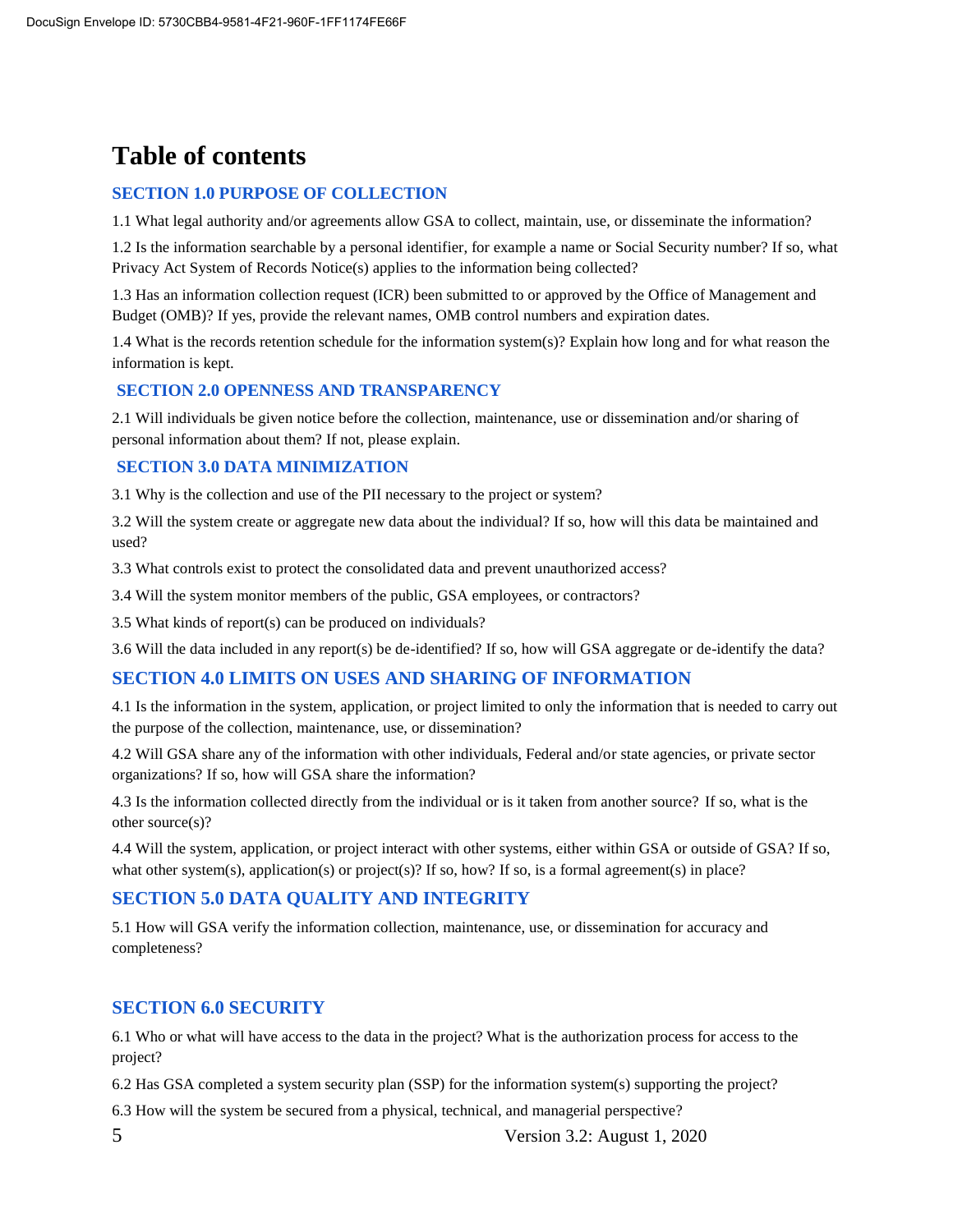6.4 Are there mechanisms in place to identify and respond to suspected or confirmed security incidents and breaches of PII? If so, what are they?

#### **SECTION 7.0 INDIVIDUAL PARTICIPATION**

7.1 What opportunities do individuals have to consent or decline to provide information? Can they opt-in or opt-out? If there are no opportunities to consent, decline, opt in, or opt out, please explain.

7.2 What procedures allow individuals to access their information?

7.3 Can individuals amend information about themselves in the system? If so, how?

#### **SECTION 8.0 AWARENESS AND TRAINING**

8.1 Describe what privacy training is provided to users, either generally or specifically relevant to the project.

#### **SECTION 9.0 ACCOUNTABILITY AND AUDITING**

9.1 How does the system owner ensure that the information is being used only according to the stated practices in this PIA?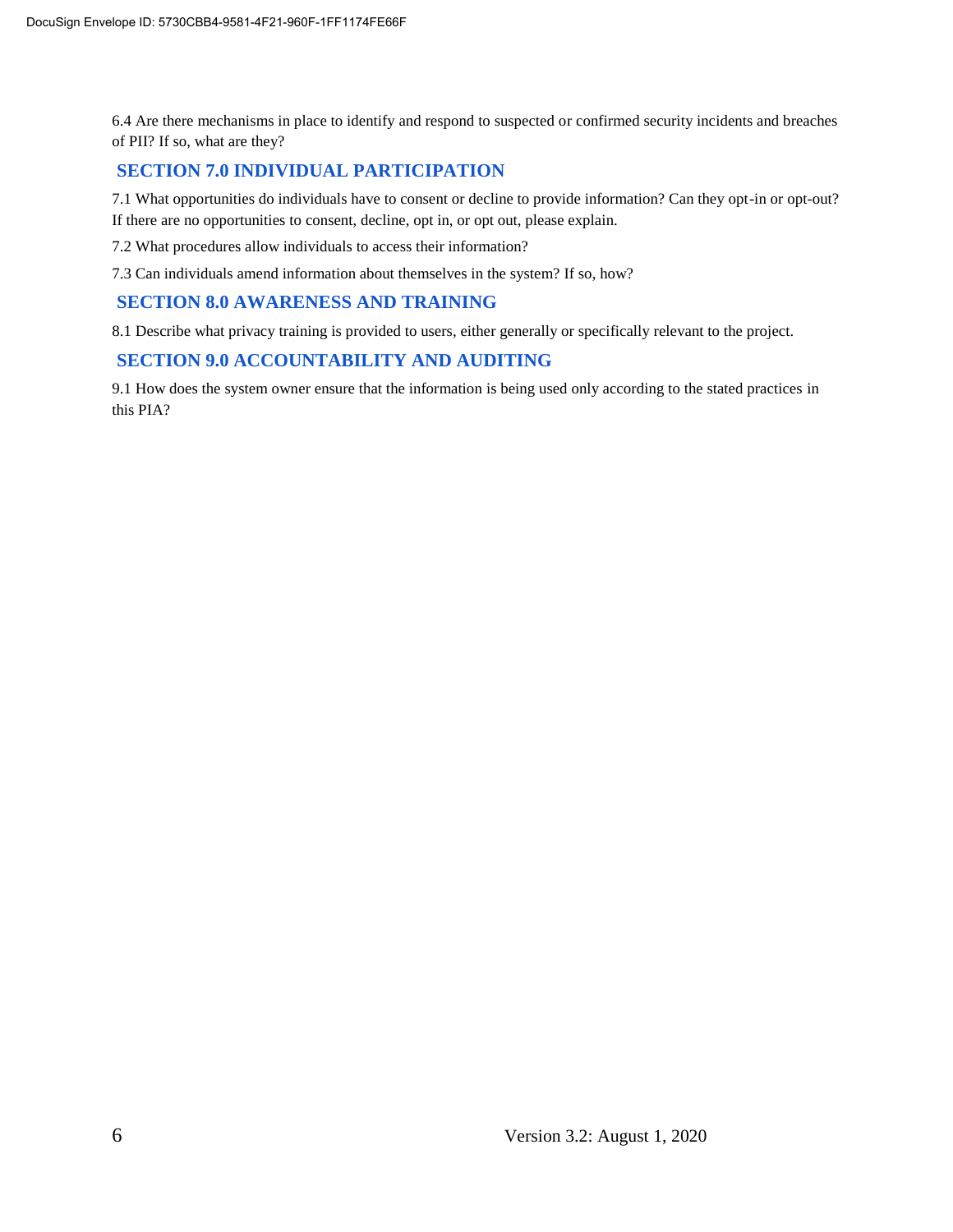#### **Document purpose**

This document contains important details about *Everbridge Suite.* The Office of Mission Assurance (OMA) must, in the course of *Emergency Communications*, collect personally identifiable information (PII) to assure its Continuity of Operations Plan (COOP). PII is any information [1] that can be used to distinguish or trace an individual's identity like a name, address, or place and date of birth.

GSA uses Privacy Impact Assessments (PIAs) to explain how it collects, maintains, disseminates, uses, secures, and destroys information in ways that protect privacy. This PIA comprises sections that reflect GSA's privacy policy and program goals. The sections also align to the Fair Information Practice Principles (FIPPs), a set of eight precepts codified in the Privacy Act of 1974.<sup>[2]</sup>

#### **A. System, Application, or Project Name:**

Everbridge Manage Bridge is listed in GEAR and is listed under the GSA brand name as the National Alert and Accountability System (NAAS). Everbridge is included within the FISMA System Enterprise Application System (EAS).

#### **B. System, application, or project includes information about:**

*GSA employees, Contractors, Summer Hires, Interns and Detailees*.

#### **C. For the categories listed above, how many records are there for each?**

Approximately 18,000 to 20,000 GSA personnel. Approximately 4K records are not used for the purpose of notification for this application. Non-embedded contractors are removed from the database records. These are contractors on a contract with GSA, but do not occupy a physical GSA leased or owned building. The following table shows the exact totals for August, 6, 2020.

| <b>GSA Personnel - 08/06/2020</b> |       |  |
|-----------------------------------|-------|--|
| Employees                         | 11813 |  |
| Detailees                         | 145   |  |
| <b>Contractors - Embedded</b>     | 3568  |  |
| Contractors - Non-Embedded        | 4173  |  |
| <b>Summer Hires</b>               |       |  |
| Interns                           |       |  |
| Totals                            |       |  |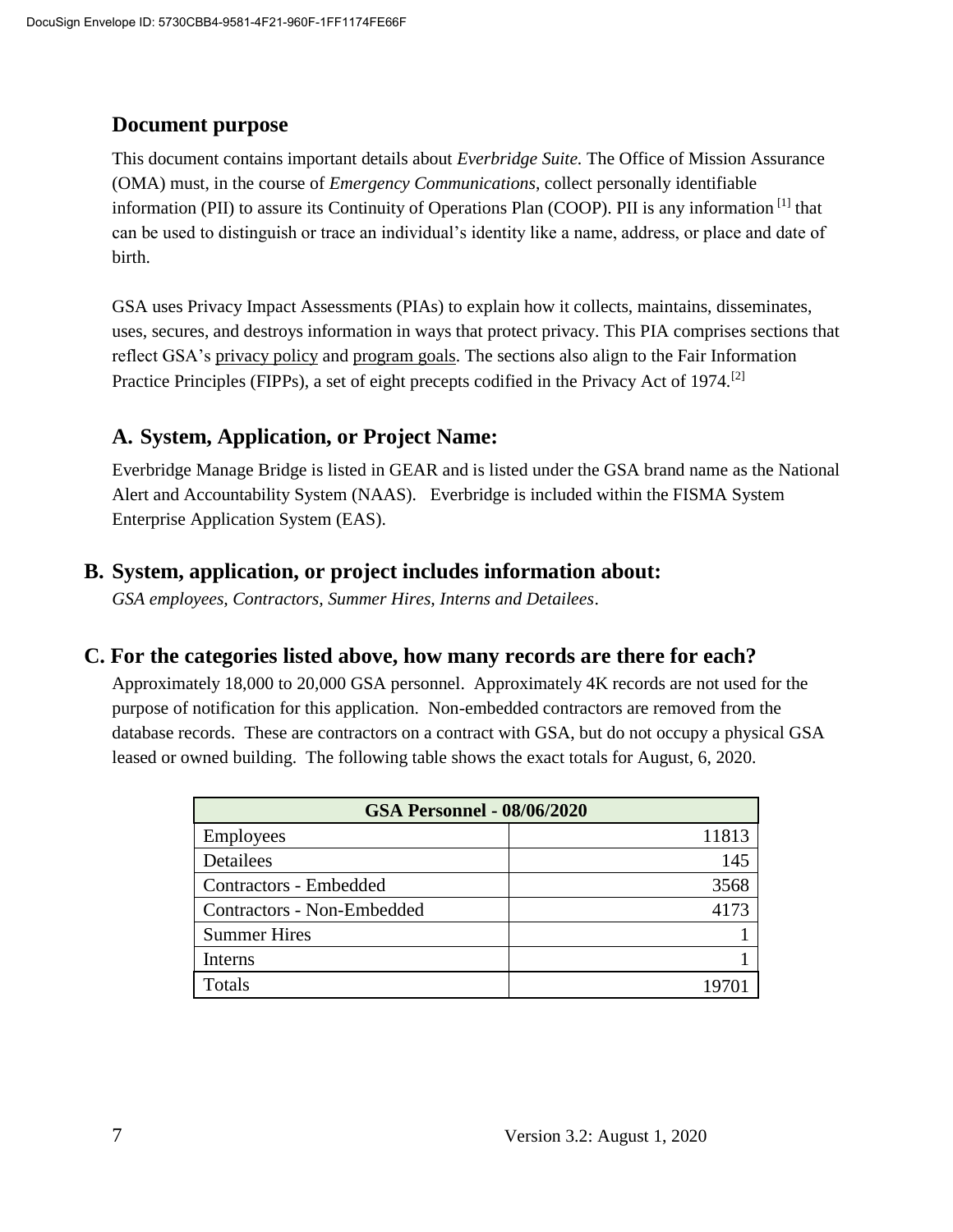#### **D. System, application, or project includes these data elements:**

First Name, Middle Initial, Last Name, all GSA business contact information and the following (Optin) personal information:

- 1. Personal home phone and cell numbers
- 2. Personal email
- 3. Personal home address.

The business and home contact information supports the ability to locate the physical location of people during an emergency situation. For example, Everbridge allows GSA staff with national and local emergency management responsibilities to draw a circle on a map and alert staff in office space within that circle and those who have opted to provide their home addresses...

# **SECTION 1.0 PURPOSE OF COLLECTION**

*GSA states its purpose and legal authority before collecting PII.*

#### **1.1 What legal authority and/or agreements allow GSA to collect, maintain, use, or disseminate the information?**

- 5 U.S.C. 301, 40 U.S.C. 121, 40 U.S.C. 582, 40 U.S.C. 3101, 40 U.S.C. 11315, 44
- U.S.C. 3602, E.O. 9397, as amended, and Homeland Security Presidential
- $\bullet$  Directive 12 (HSPD–12).
- Everbridge is covered by the following directives:
- Federal Continuity Directive 1 (FCD-1) Annex K, Testing
- GSA ADM 2430.3 General Emergency Management Program
- ADM 2430.1A The U.S. General Services Administration Continuity Program
- ADM 2430.2 The U.S. General Services Administration Continuity of Operations Mission Essential Functions

## **1.2 Is the information searchable by a personal identifier, for example a name or Social Security Number? If so, what System of Records Notice(s) apply/applies to the information?**

Yes, those with national and local emergency management responsibilities can look a person up by their name and see their Zip Code and personal telephone number (if the member opts-in). Group records are retrieved by organizational codes such as Major Group (e.g. Federal Acquisition Service staff are labelled as "Q") and Office Symbols such as IDTIC. Everbridge is covered under GSA Credential & Identity Mgmt System (GCIMS) SORN GSA/CIO-1.

## **1.3 Has an Information Collection Request (ICR) been submitted to or approved by the Office of Management and Budget (OMB)? If yes, provide the relevant names, OMB control numbers, and expiration dates.**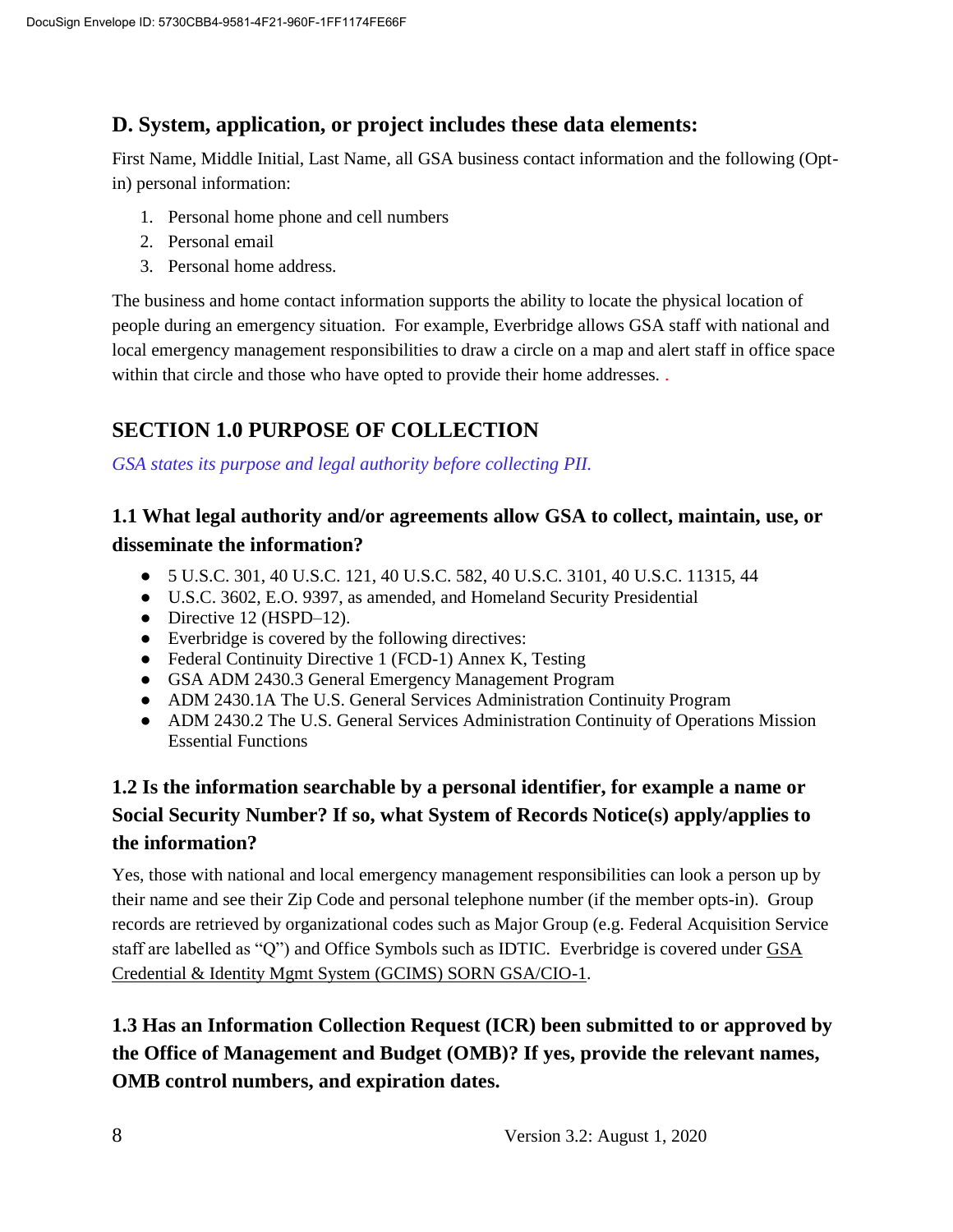No, as this is not an information collection under the Paperwork Reduction Act.

#### **1.4 Has a records retention schedule been approved by the National Archives and Records Administration (NARA)? Explain how long and for what reason the information is retained.**

Yes. Information maintained by the application is regularly updated with the last version of PII retained in the system for 30 days. (**PII Extract Logs** (GRS 04.2/140 - DAA-GRS-2013-0007-0013). The business needs to retain that information ceases after 30 days (testing of upload of newer version materials, backup, etc.) and the original source data is purged from the Everbridge system and any related files.

Change logs (additions, deletions, updates, etc.) records related to that update of data are retained for 5 years for business purposes in accordance with **Information Technology Development Project Records; System Development Records** (GRS 03.1/011 - DAA-GRS-2013-0005-0007) and then purged from the Everbridge system.

Backups of both the entire master file and database are retained for 30 days after imaged by a newer master file and database in accordance with Backups of Master Files and Databases (DAA-GRS-2013-0006- 0008, GRS 3.2/051).

#### SECTION 2.0 OPENNESS AND TRANSPARENCY

*GSA is open and transparent. It notifies individuals of the PII it collects, maintains, uses or disseminates as well as how it protects and shares it. It provides straightforward ways for individuals to learn how GSA handles PII.*

#### **2.1 Will individuals be given notice before the collection, maintenance, use or dissemination of personal information about themselves? If not, please explain.**

Yes. GCIMS contains the notice of compliance with the Privacy Act of 1974, the following information is provided: Solicitation of information contained herein may be used as a basis for physical access determinations. GSA describes how your information will be maintained in the Privacy Act system of record notice published in the Federal Register at 73 FR 35690 on June 24, 2008. Disclosure of the information by you is voluntary. Failure to provide information requested on this form may result in the government's inability to account for you in case of national or local emergencies.

## **SECTION 3.0 DATA MINIMIZATION**

*GSA limits PII collection only to what is needed to accomplish the stated purpose for its collection. GSA keeps PII only as long as needed to fulfill that purpose.*

9 Version 3.2: August 1, 2020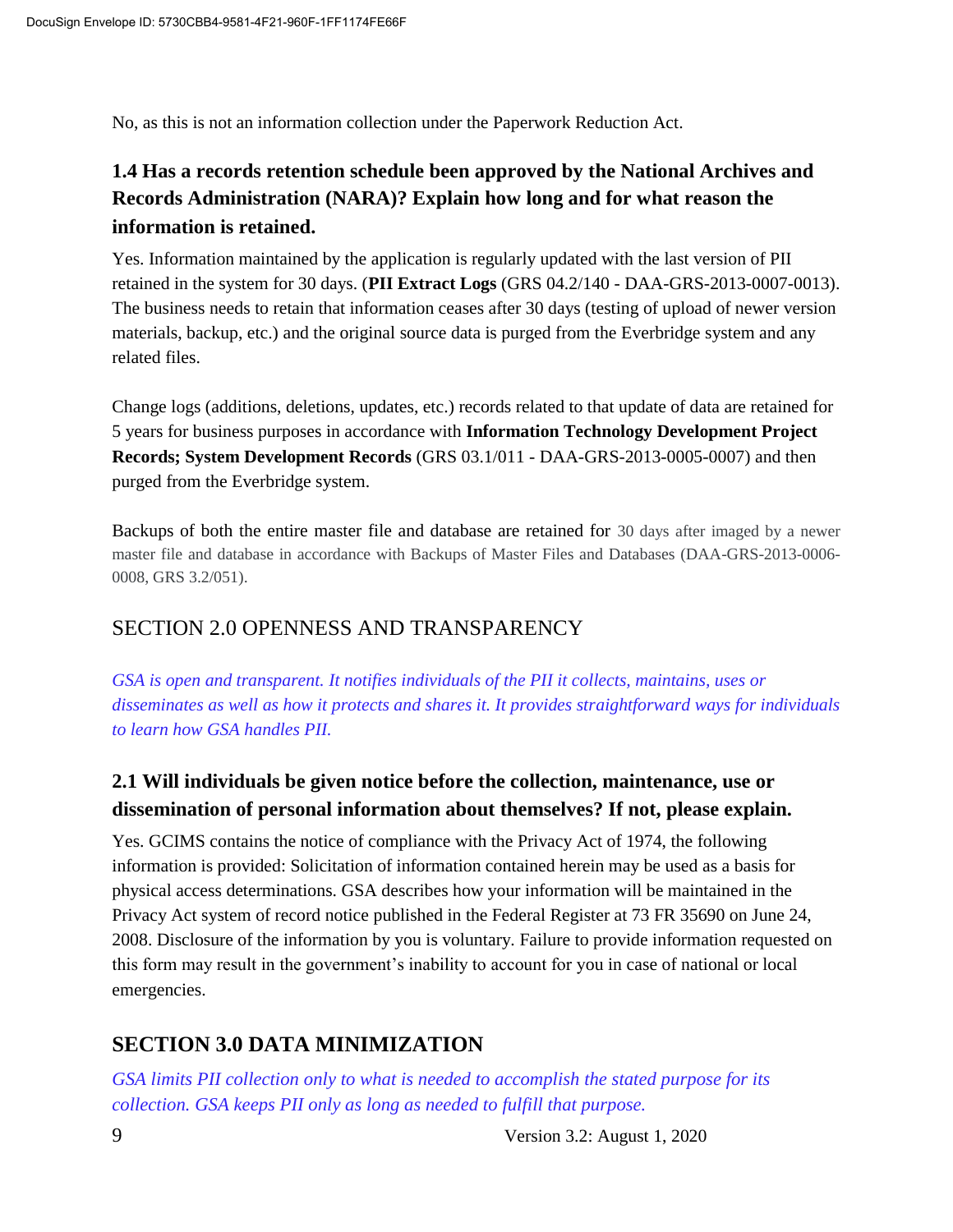## **3.1 Why is the collection and use of the PII necessary to the system, application, or project?**

OMA maintains up-to-date contact information on GSA employees and other persons covered by this system for use to notify officials, employees, and other affected individuals of conditions that require their urgent attention during a national or local emergency. Notification may be required during nonduty hours which means contacting people at their home location will be required.

#### **3.2 Will the system, application, or project create or aggregate new data about the individual? If so, how will this data be maintained and used?**

No, the system will not aggregate new data about individuals.

#### **3.3 What protections exist to protect the consolidated data and prevent unauthorized access?**

Only individuals who have a minimum background investigation (MBI) are granted permission to the system. Access Logs are available for audit. Failed login attempts are set to a maximum number and continued failed attempts to login will result in being locked out/denied access until the account access for that user is unlocked by a system administrator.

#### **3.4 Will the system monitor the public, GSA employees, or contractors?**

No. The system will not monitor the public, GSA employees, or contractors.

#### **3.5 What kinds of report(s) can be produced on individuals?**

Everbridge provides the capability to create reports based on all information provided for an individual's record. These reports are only available to those who have been approved for access to the application. No one may create reports without first being approved for access to the application.

Everbridge is able to produce reports that can include PII. These reports are used to determine if people have received a notification and possibly how they respond to the notification. A time stamp provides the time and a confirmation value can be added to the report. The main purpose of reports is to find or contact people during an emergency who have **NOT** confirmed. GSA is required to fully report to personnel who need to be contacted. GSA personnel (OHRM) take action to contact people in actual emergencies using the **Not Confirmed** report.

It is possible to monitor the success or failure of active notifications. Depending on the time limit set by the sender, it is possible to stay on-line with a monitoring (30 second screen refresh) of the number of people who respond during this period. It is also possible during this period to create a report of the confirmations or non-confirmations during the period the notification runs.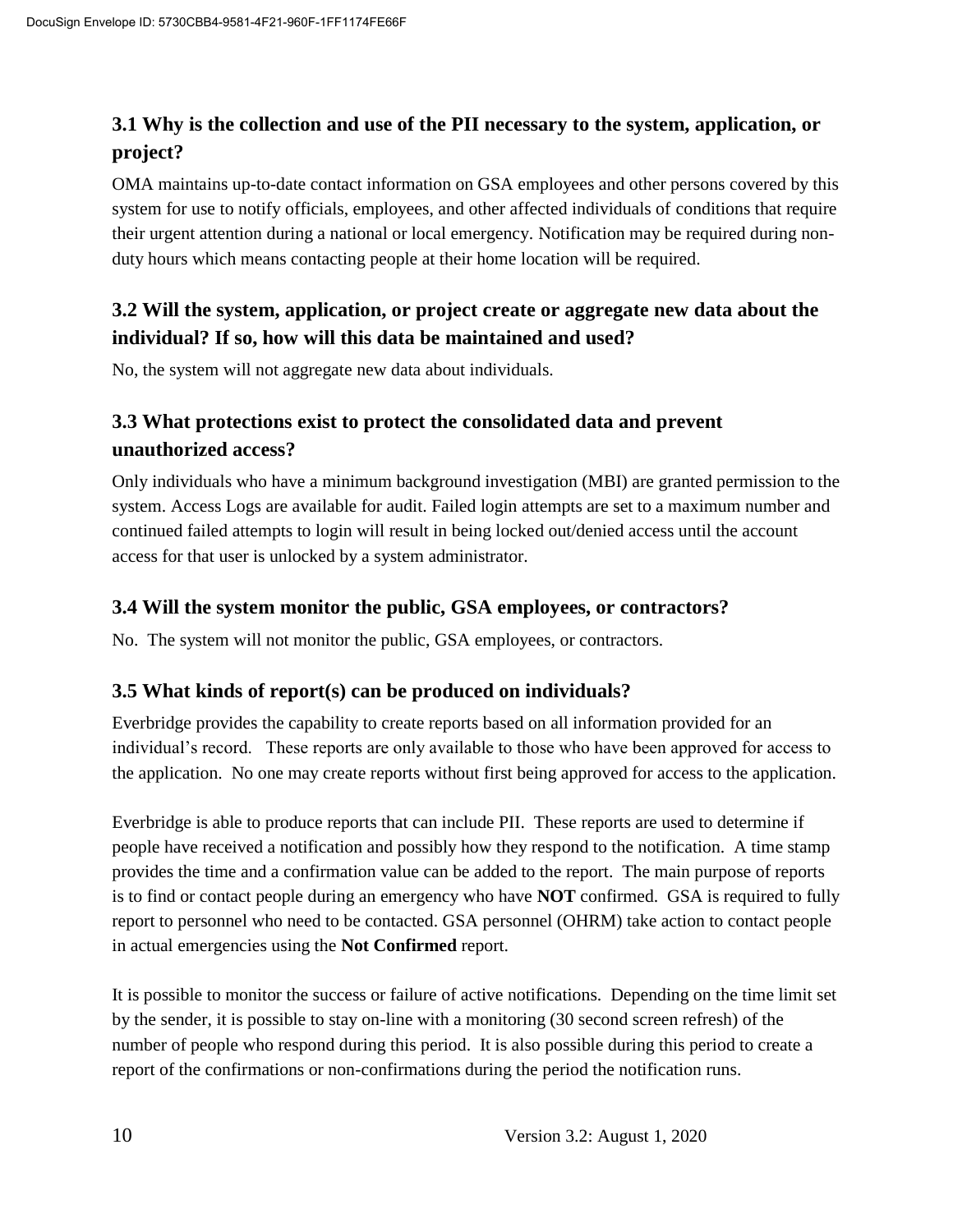These reports are only available to those who have been approved for access to the application. No one may create reports without first being approved for access to the application.

# **3.6 Will the data included in any report(s) be de-identified? If so, what process(es) will be used to aggregate or de-identify the data?**

No.

## **SECTION 4.0 LIMITS ON USING AND SHARING INFORMATION**

*GSA publishes a notice about how it plans to use and share any PII it collects. GSA only shares PII in ways that are compatible with the notice or as stated in the Privacy Act.*

#### **4.1 Is the information in the system, application, or project limited to only the information that is needed to carry out the purpose of the collection?**

Yes. Everbridge limits information only to what is required to send out notifications.

## **4.2 Will GSA share any of the information with other individuals, federal and/or state agencies, or private-sector organizations? If so, how will GSA share the information?**

No, GSA uses this emergency contact information for internal purposes only. However, the GCIMS SORN does allow for permissive routine uses which do not require the individual's consent:

*https://www.federalregister.gov/documents/2014/08/12/2014-19079/privacy-act-of-1974-notice-ofupdated-systems-of-records*

## **4.3 Is the information collected directly from the individual or is it taken from another source? If so, what is the other source(s)?**

Government employee's information updated in HR Links is transferred to GCIMS. GCIMS is the single authoritative source.

#### **4.4 Will the system, application, or project interact with other systems, applications, or projects, either within or outside of GSA? If so, who and how? Is a formal agreement(s) in place?**

No. The only interaction occurs when a comma separated file (CSV) is uploaded into the Everbridge System that originated from GCIMS.

## **SECTION 5.0 DATA QUALITY AND INTEGRITY**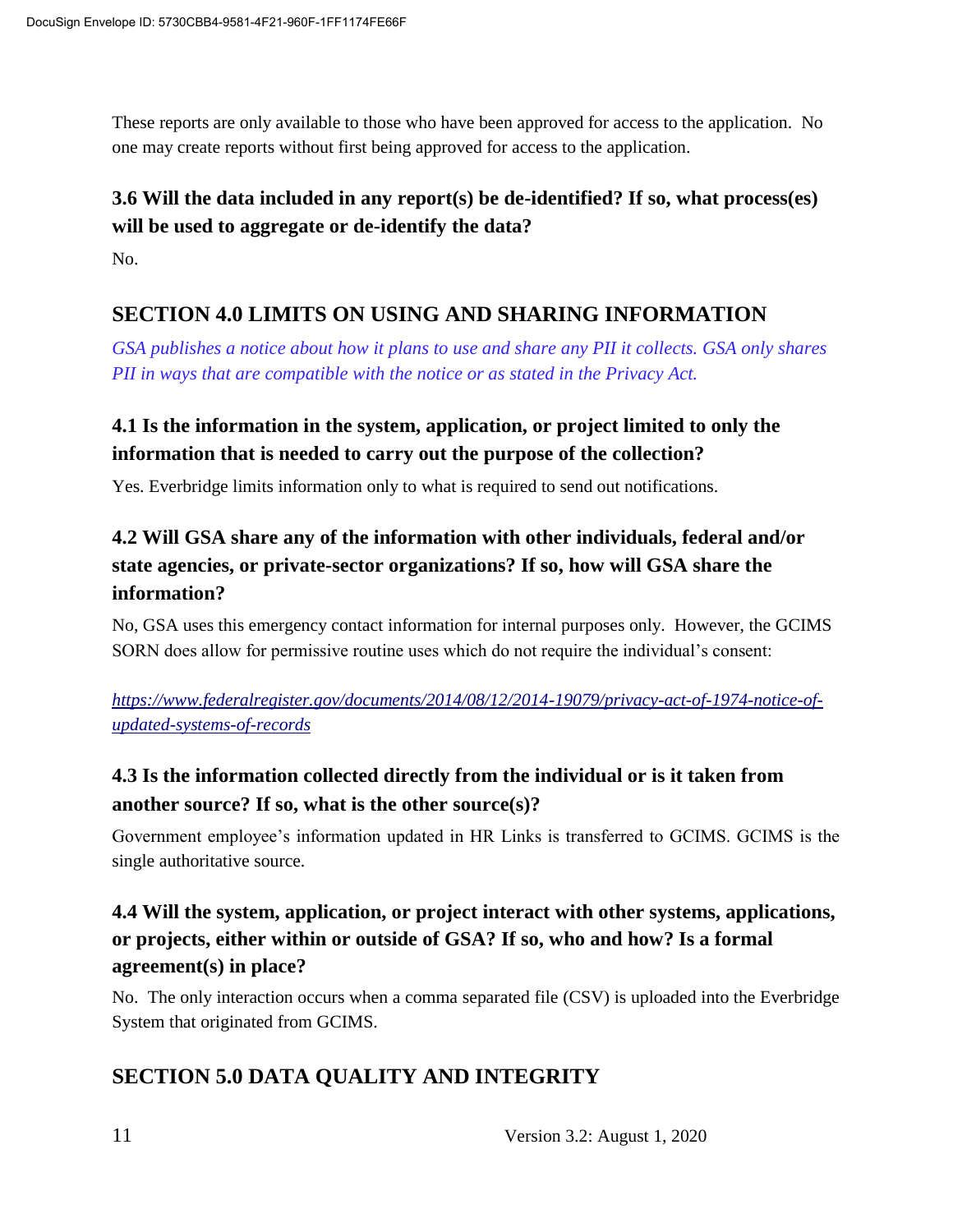*GSA makes reasonable efforts to ensure that all PII it maintains is accurate, relevant, timely, and complete.*

#### **5.1 How will the information collected, maintained, used, or disseminated be verified for accuracy and completeness?**

The information that Everbridge uses is directly from GCIMS, it is manually uploaded from GSA to Everbridge via .CSV file using the WINSCP Secure FTP application. Everbridge inherits the data quality and integrity steps that GCIMS PIA specifies and is included in the following:

The GSA HSPD-12 Handbook describes processes to update information in case of employment events for both employees and contractors which in-turn result in an update of personnel data. Also the Identity, Credential, and Access Management (ICAM) Division plans to periodically verify GSA personnel eligibility for GSA Access Card by validating with various Staff and Service Offices. Additionally, the HR system provides a nightly download of all departing employees which helps the data in GCIMS to keep up to date. GSA personnel can also update their "Self Service" information as needed or required. Records with missing information will be flagged as incomplete until missing information is provided. Contract Information Worksheet (CIW) has all required information that is required by GCIMS. Incorrect data can be compared to the CIW for completeness. Business rules are coded into the data fields to determine the accuracy and completeness of inputted data. Twice a year, Point Of Contacts must verify with the HSPD-12 Program Management Office that their personnel records are still up-to-date or provide updates.

#### **SECTION 6.0 SECURITY**

*GSA protects PII from loss, unauthorized access or use, destruction, modification, or unintended or inappropriate disclosure.*

#### **6.1 Who or what will have access to the data in the system, application, or project? What is the authorization process to gain access?**

GSA's Office of Mission Assurance (OMA) Emergency personnel, GSA Emergency coordinators (ECs) and alternates, Deputy Regional Directors (DRDs) and their alternates and Everbridge Technical Support Staff. The information stored in Everbridge is only used to make emergency calls, agency notifications, alerts or quarterly drills, exercises  $\&$  tests. Audit trails regarding who has gained access are available for review by trusted employees.

The Everbridge Contract Admin category has the authority to add people to the application. Their GSA Roles are: Contract Officer of Record (COR) and the Application Owner.

When Everbridge Government users terminate their employment or Contractors are terminated from a contract, they are automatically removed from access to the Everbridge application. Everbridge

12 Version 3.2: August 1, 2020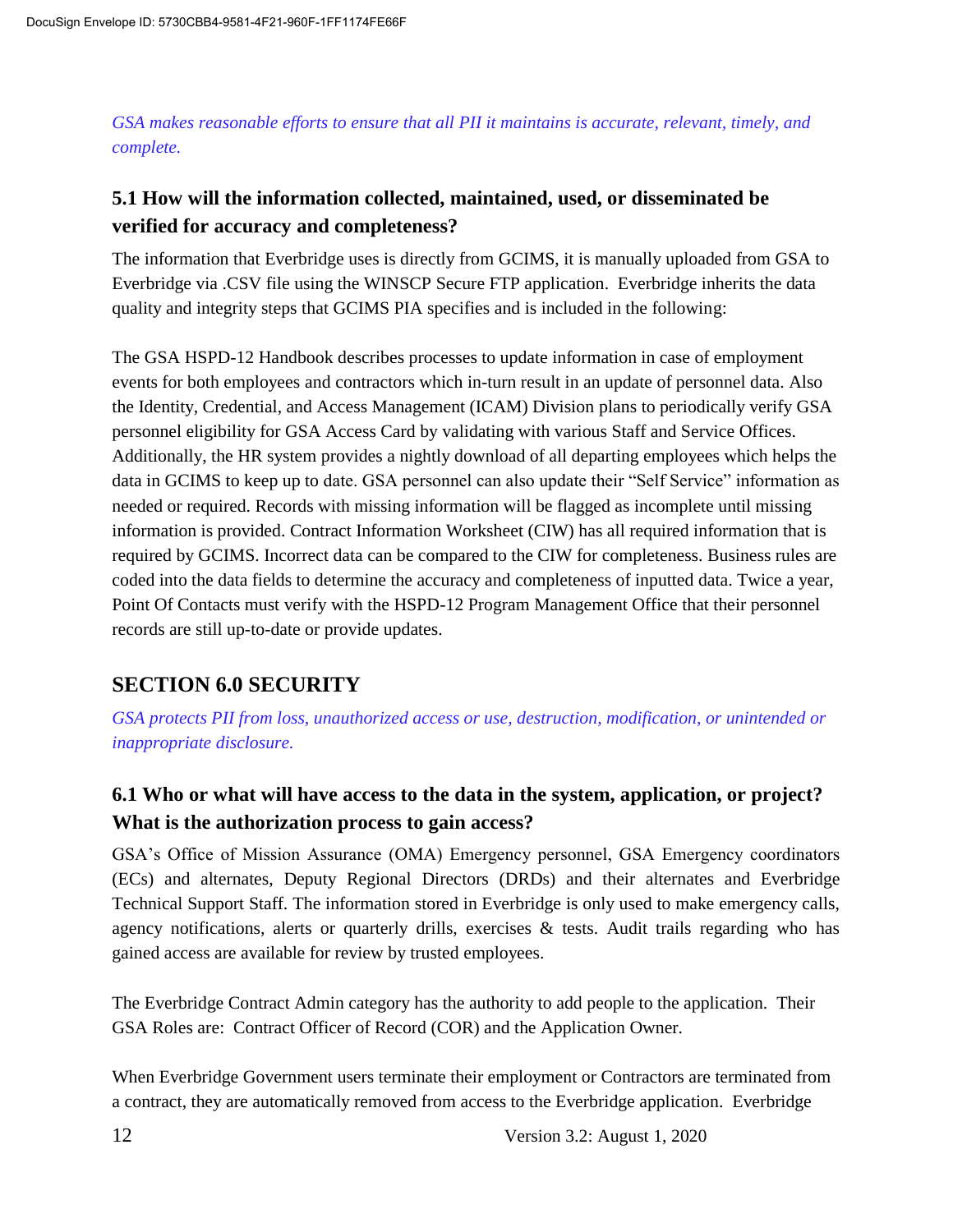users must have the ability to log into GSA via 2-Factor Authorization (2FA) or via their Personal Identity Verification (PIV) card.

#### **6.2 Has GSA completed a System Security Plan (SSP) for the information system(s) or application?**

Yes. Everbridge has a System Security Plan (SSP). The EAS ATO was signed March, 26, 2020 and expires on March 25, 2023.

#### **6.3 How will the system or application be secured from a physical, technical, and managerial perspective?**

The information in the Everbridge database is protected from misuse and unauthorized access through various administrative, technical and physical security measures consistent with statutory and regulatory prohibitions on misusing confidential information.

Technical security measures within GSA include restrictions on computer access to authorized individuals, required use of strong passwords that are frequently changed, use of encryption for certain information types and transfers, and regular review of security procedures and best practices to enhance security.

For example, The Everbridge platform uses Amazon Web Services (Amazon EC2) key pair to support our WINSCP Secure FTP transmission when exporting our input .CSV file into their designated cloud server. Amazon EC2 uses 2048-bit SSH-2 RSA Keys for the secure FTP transfer.

In addition, within GSA's email platform PII information to external recipients can now be identified as having PII. If the email with PII in an attachment is not encrypted, a notification will appear to the user in the subject line stating PII Blocked Email Notification and the email will not be sent. The attachment must be FIPS 140-3 Compliant Zip file to securely send PII and Controlled Unclassified Information (CUI) to external recipients.

Physical measures include restrictions on building access to authorized individuals and maintenance of records in lockable offices and filing cabinets. GSA staff off-site may access GSA outside the firewall via a secure virtual private network (VPN) connection as well as by a CITRIX connection using GSA's Virtual Desktop also known as VDI.

GSA staff regularly review GSA's system audit records for indications of inappropriate or unusual activity.

#### **6.4 Are there mechanisms in place to identify and respond to suspected or confirmed security incidents and breaches of PII? If so, what are they?**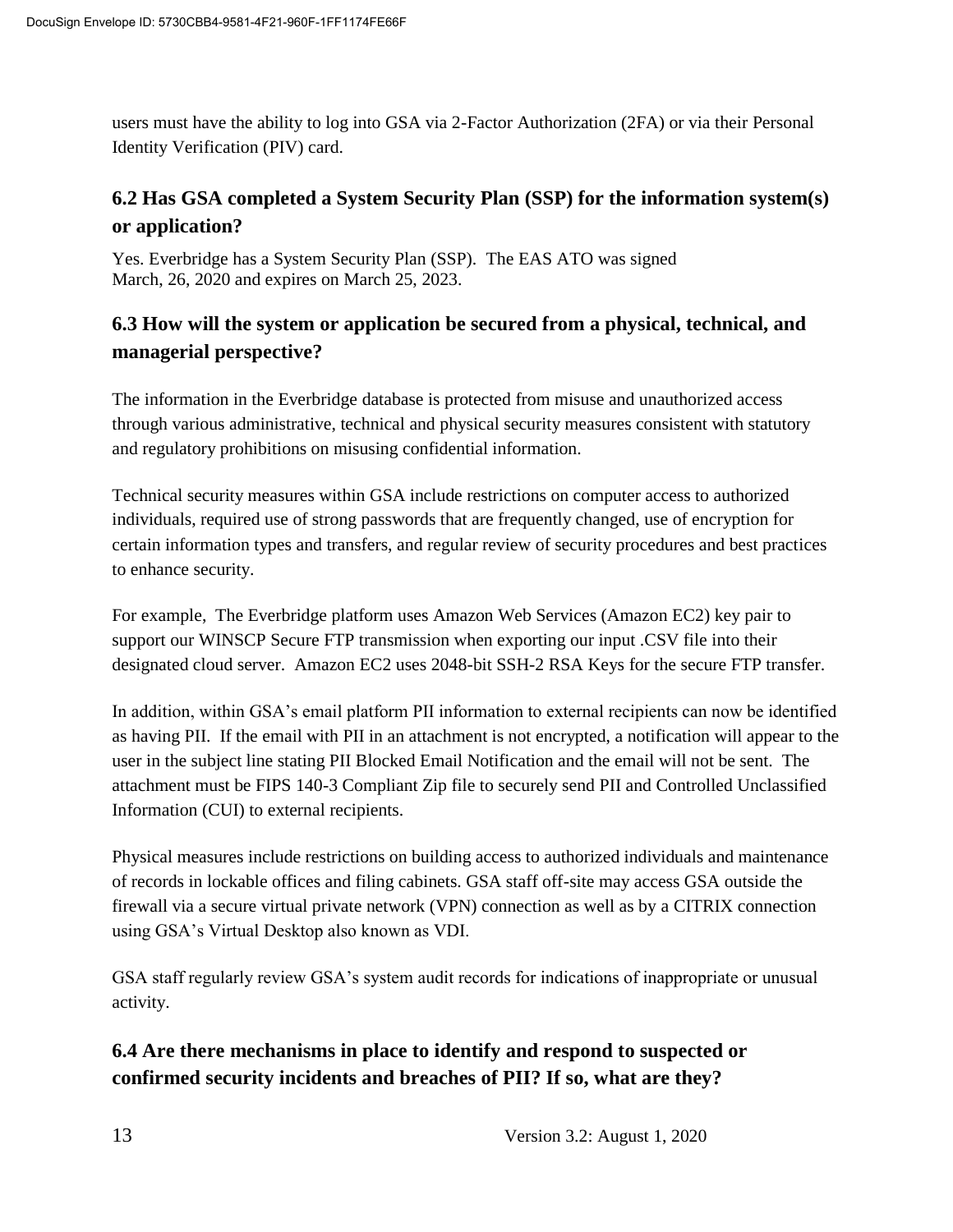GSA's Enterprise Information Operations (EIO) leverages the GSA Incident Response (IR) guide. In case of a suspected security incident/breach of PII, the IT Service Desk as well the Privacy Office and Incident Response team are notified immediately to start investigations.

## **SECTION 7.0 INDIVIDUAL PARTICIPATION**

*GSA provides individuals the ability to access their PII and to correct or amend it if it is inaccurate. If GSA exempts a system or program from access, amendment and other provisions of the Privacy Act, it notifies the public of that exemption.*

## **7.1 What opportunities do individuals have to consent or decline to provide information? Can they opt-in or opt-out? If there are no opportunities to consent, decline, opt in, or opt out, please explain.**

Both Government employees and contractors have access to their PII data by logging into the GCIMS application. Human Resources and the Office of the CIO frequently remind people to change their PII information as it changes to include:

- Home Address
- Home Phone (Landline and Mobile) Opt In

Certain business information is only changed by Human Resources for Government employees. For Contractors, GCIMS is modified by an approved Contract Officer of Record (COR) or a designated Government admin who has approval by the division head or executive.

Government employees and Contractors initially opt-in at their time of employment or entry into a contract with GSA. Anytime during their work with GSA they may enter GCIMS to delete the information only in the PII designated fields. When this happens the daily CSV file delivered to GSA will have all the business information for that individual, but will no longer have any PII information. The CSV file completely replaces all fields for the user during the upload and installation of the file. The previous data from the day before is completely replaced. When individuals are no longer with GSA, their GCIMS record is marked "inactive". Inactive records are no longer provided in the CSV file that will be imported into Everbridge.

#### **7.2 What procedures allow individuals to access their information?**

Government Employees may delete their PII information from HR Links. Contractors may also delete their PII information from GCIMS.

HR Links information is transferred daily to GCIMS which is the sole source of information for the Everbridge application. Government and Contractor information exists in a single location to support the Everbridge application.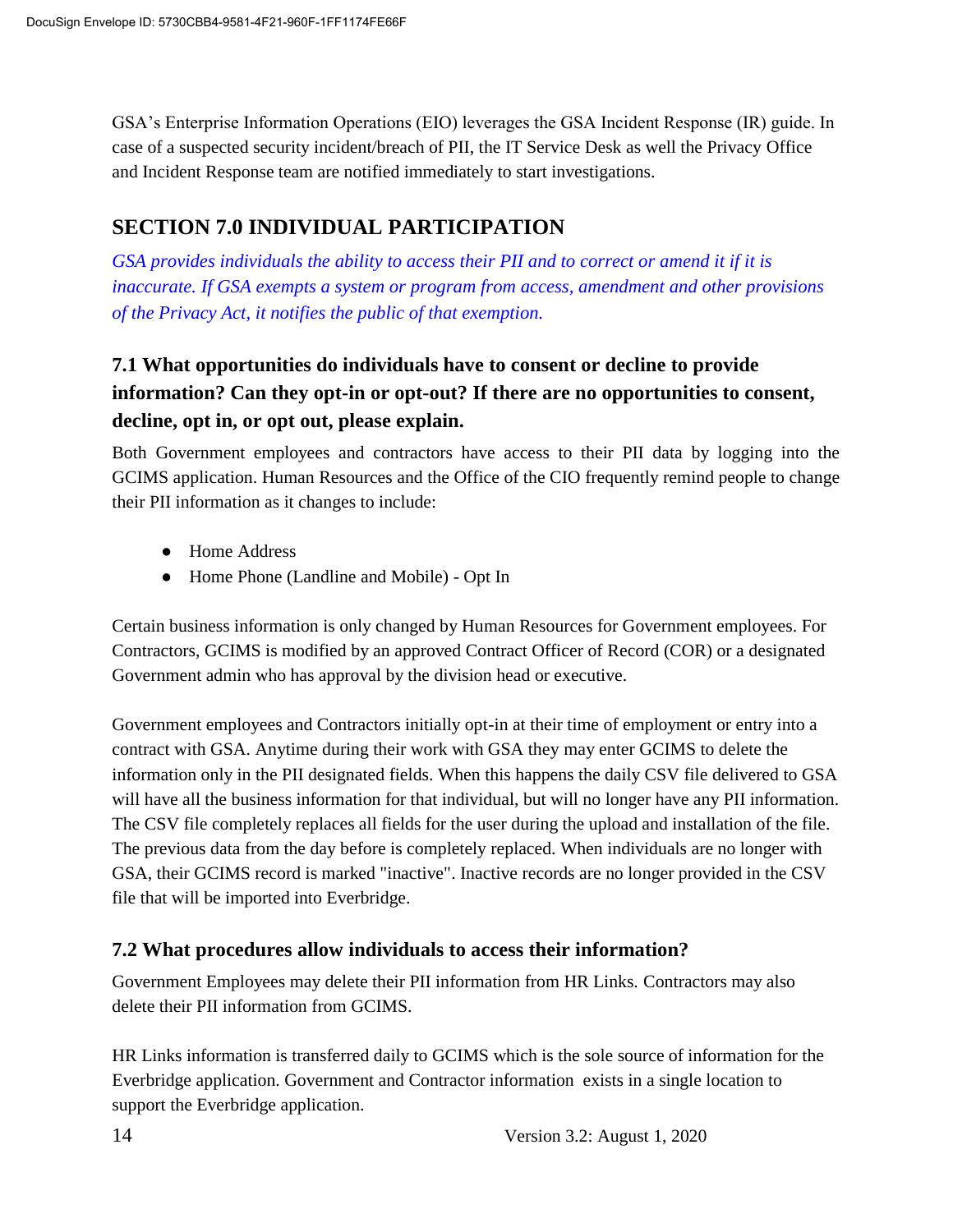Business information cannot be deleted by the user.

#### **7.3 Can individuals amend information about themselves? If so, how?**

Individuals can take their own information out of GCIMS, since GCIMS is the source of the Everbridge data. All individuals who have been issued a GSA PIV card can access their records using the GCIMS website. The HSPD-12 help desk has a phone number that can be contacted to request information be corrected or updated on individuals.

#### **SECTION 8.0 AWARENESS AND TRAINING**

*GSA trains its personnel to handle and protect PII properly.*

#### **8.1 Describe what privacy training is provided to users, either generally or specifically relevant to the system, application, or project.**

GSA requires annual privacy and security training for all personnel and has policies in place that govern the proper handling of PII. This is managed through the CIO and Online Learning University system.

In addition, GSA IT's Rules of Behavior is included in the required security training and policies in place that govern the proper handling of PII.

## **SECTION 9.0 ACCOUNTABILITY AND AUDITING**

*GSA's Privacy Program is designed to make the agency accountable for complying with the Fair Information Practice Principles. GSA regularly checks that it is meeting the requirements and takes appropriate action if it is not.*

#### **9.1 How does the system owner ensure that the information is used only according to the stated practices in this PIA?**

GSA requires privacy and security training for all personnel, and has policies that govern the proper handling of PII. GSA has also implemented security and privacy controls for its systems, including those that support design research, and has limited access to those personnel with a need to know. All GSA systems are subject to periodic audits to ensure that GSA protects and uses information appropriately.

[1]OMB Memorandum *Preparing for and Responding to the Breach of Personally Identifiable Information* (OMB M-17-12) defines PII as: "information that can be used to distinguish or trace an individual's identity, either alone or when combined with other information that is linked or linkable to a specific individual." The memorandum notes that "because there are many different types of information that can be used to distinguish or trace an individual's identity, the term PII is necessarily broad." [2] Privacy Act of 1974, 5 U.S.C. § 552a, as amended.